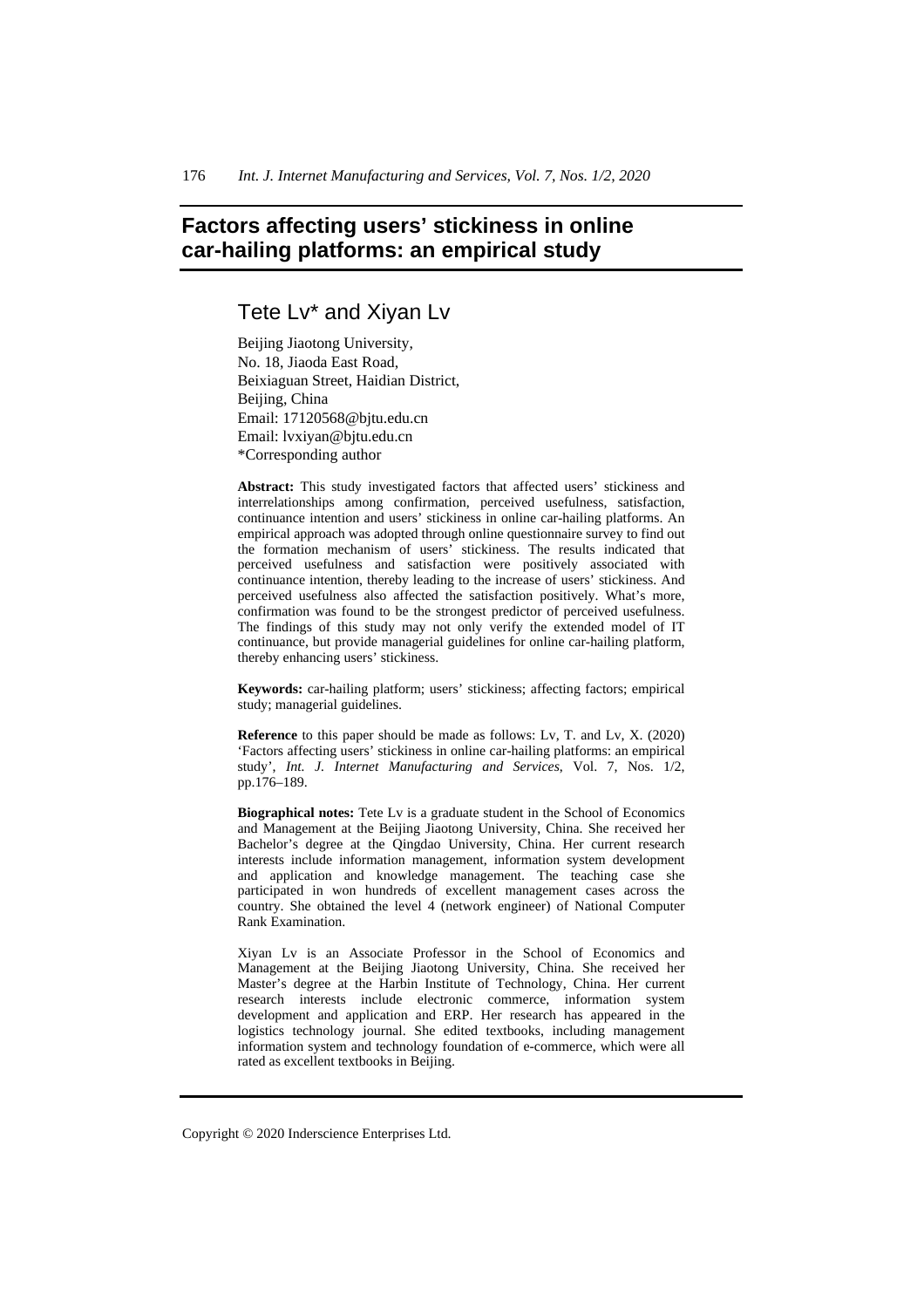## **1 Introduction**

With the popularity of the internet and the wide application of smart phones, car-hailing software based on mobile Internet technology has become popular in China. The online car-hailing platform connects the passenger group with the driver group, which is a typical bilateral platform model. In order to attract users and occupy the market quickly, various car-hailing platforms have adopted the strategy of 'burning money' by offering coupons or cash backs to customers. After intense capital and market competition, the outline of online car-hailing markets has basically formed today. Due to the overlap of the business scope in car-hailing platforms and the low conversion cost of users in the Internet environment, a small inconvenience would result in a sharp drop in users' satisfaction. And many users would shift to other car-hailing platforms. At this time, a car-hailing platform should not only consider attracting the users, but also consider how to improve the users' stickiness and cultivate customer loyalty (Liu, 2015). So, it is very important to identify the factors that affect the users' stickiness on car-hailing platform.

On the research of users' stickiness, different scholars have analysed from different research backgrounds and perspectives. Oliver (1980) confirmed that customers' repurchase intention was related to expectation, perceived performance, confirmation and satisfaction on expectation-confirmation theory (ECT). Bhattacherjee (2001) applied the ECT to the field of information systems and identified constructs that affected the users' intention using the information system continuously, added the factor of perceived usefulness. Lin et al. (2005) introduced the construct of perceived interest to study its impact on the continuous intention of the web portals. However, this stream of research only studied the influencing factors of the users' continuous intention, not extend to the users' continuous behaviour.

Limayem et al. (2007) introduced the construct of continuous behaviour when studying the continuous use of the World Wide Web. Bhattacherjee et al. (2007) extended his model (Bhattacherjee, 2001) to introduce the construct of continuous behaviour, forming the Extended Model of IT Continuance. Fu and Li (2014) based on the research background of tourism virtual community, increasing perceived ease of use and perceived conversion cost factors and proved that those factors were positively correlated with user stickiness through empirical research. Several other scholars have discussed the factors that affect the users' stickiness in other contexts such as mobile payment, group-buying websites, enterprise WeChat (Wen and Li, 2014; Song and Shi, 2013; Yan, 2016). Taken together, there are a lot of literatures on users' stickiness, but there are few researches taking into the background of online car-hailing platform. In addition, the users of the car-hailing platforms have different behaviour characteristics, which have certain influence on the users' stickiness.

The main objectives of this study are to analyse the user behaviour of the car-hailing platform in order to identify the factors that influence the users' stickiness. For the car-hailing platforms, they can start with the factors that affect the users' stickiness and take specific measures based on the characteristics of the company. And the suggestions presented in this paper can also provide guidance for the practice of car-hailing platforms.

The rest of this paper is organised as follows. In Section 2, based on the Extended Model of IT Continuance, the paper constructed a model and made reasonable hypotheses. Then we designed the measurement scales and questionnaire according to the model and then issued questionnaire. In Section 3, we conducted data analysis on the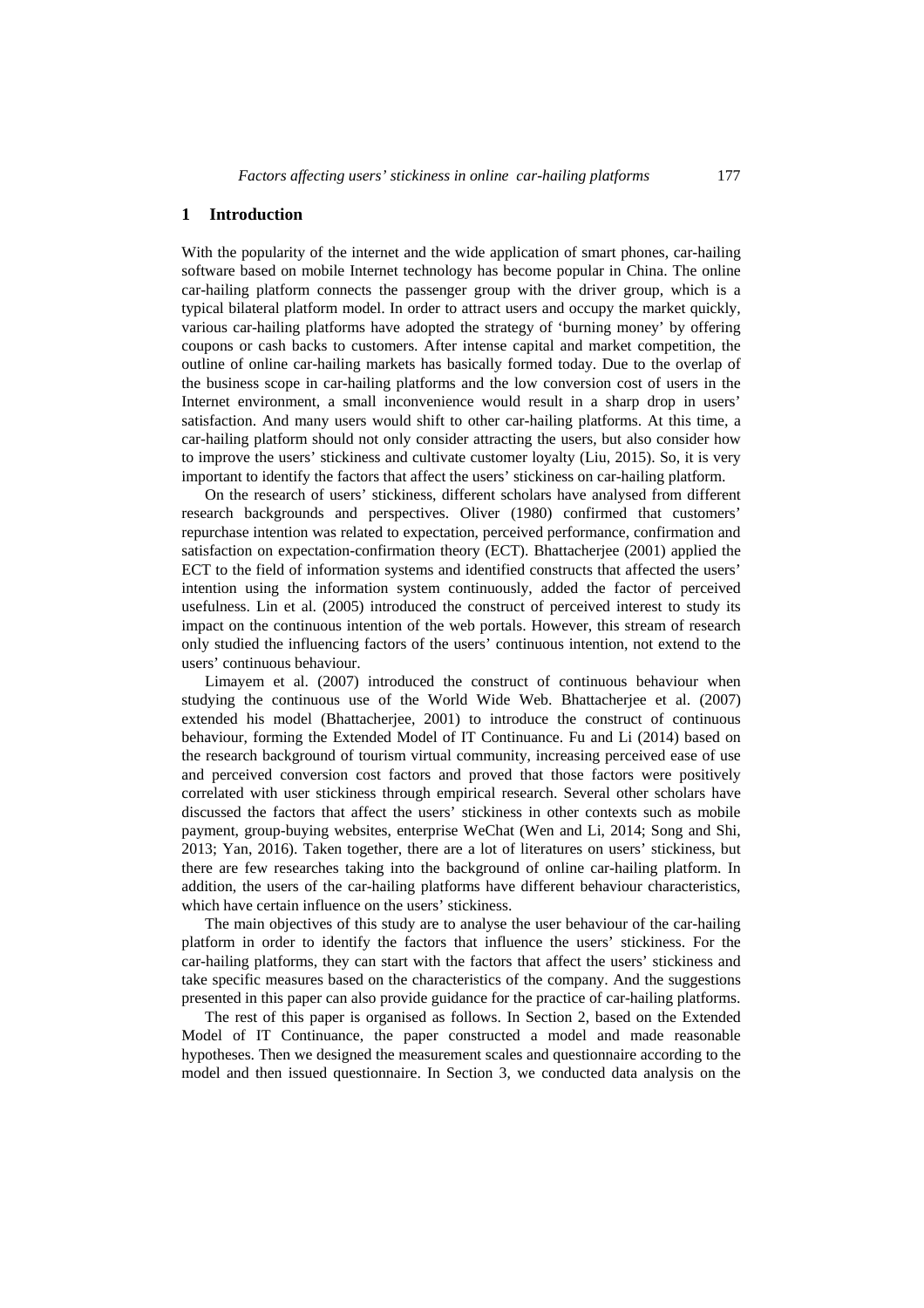recovered valid questionnaires. Finally we drew relevant conclusions and discussed limitations and future research opportunities.

## **2 Theory and hypotheses**

## *2.1 Theoretical background*

There are many literatures on the research of car-hailing platform and the stickiness of users alone, but few on the users' stickiness studied in the background of the car-hailing platforms. On the research of car-hailing platform, scholars are mainly focused on the social law and marketing. The research of law perspective involved the identification of legal liability and the countermeasures of legal supervision of car-hailing platforms. The marketing angle is related to the price strategy, challenges and future development of car-hailing software. Wang and Wu (2016) proposed that the car-hailing platform and the driver were neither the employment relationship nor the simple service relationship. The car-hailing platform and the car rental company were a kind of alliance cooperation and the car-hailing platform provided consumers with information services and related payment and settlement services. Hao (2014) proposed to improve the regulations of anti-unfair competition law and anti-monopoly law, so as to avoid unfair competition behaviours of car-hailing platforms using capital advantage. Based on the bilateral market pricing theory, Geng (2015) discussed the equilibrium profit and influence factors of platform under different pricing models. It was pointed out that it was the right direction to differentiate the car-hailing platform. Caillaud and Jullien (2003) put forward that the initial stage of platform development could offer preferential treatment to users on one side of the platform and the growth of the user scale of this side could help the cultivation of users on the other side of the platform. Zhang (2015), taking DiDi taxi as an example, pointed out that DiDi should start from the perspective of future travel ecological chain. And the vision was to build a three-dimensional intelligent transportation system.

The car-hailing platform connects the passenger group with the taxi driver group, which is a typical bilateral platform model. The online car-hailing process can be described as follows: The passenger who has the demand for the car sends the car-hailing request to the car-hailing platform. After the platform receives the order from the passenger, it will send the order to the driver. After the driver gets the order, he will contact the passenger to confirm the location and destination. And the platform will automatically deduct the expense from the bank card account of the passenger. At the core of this process is the car-hailing platform's handling of passenger demand, the delivery of orders to drivers and the docking mechanism between drivers and passengers.

However, if a platform wants to be succeeded, it is not enough to provide simple channels or intermediary services. The key to the operation of platform mode is to create a perfect and sustainable ecosphere (Chen and Yu, 2013). It establishes the precise norms and mechanisms that can effectively motivate all parties to participate in the group and achieve the strategic goal of the platform.

In the behaviour of online consumption, people's behaviour can be divided into two parts: initial using and continuous using. Initial using is a problem of users' attraction and users' continuous using is the problem of stickiness. Traditionally, ECT and Expectation-Confirmation Model of IS Continuance concern only with the users' continuance intention. However, the Extended Model of IT Continuance is a model of the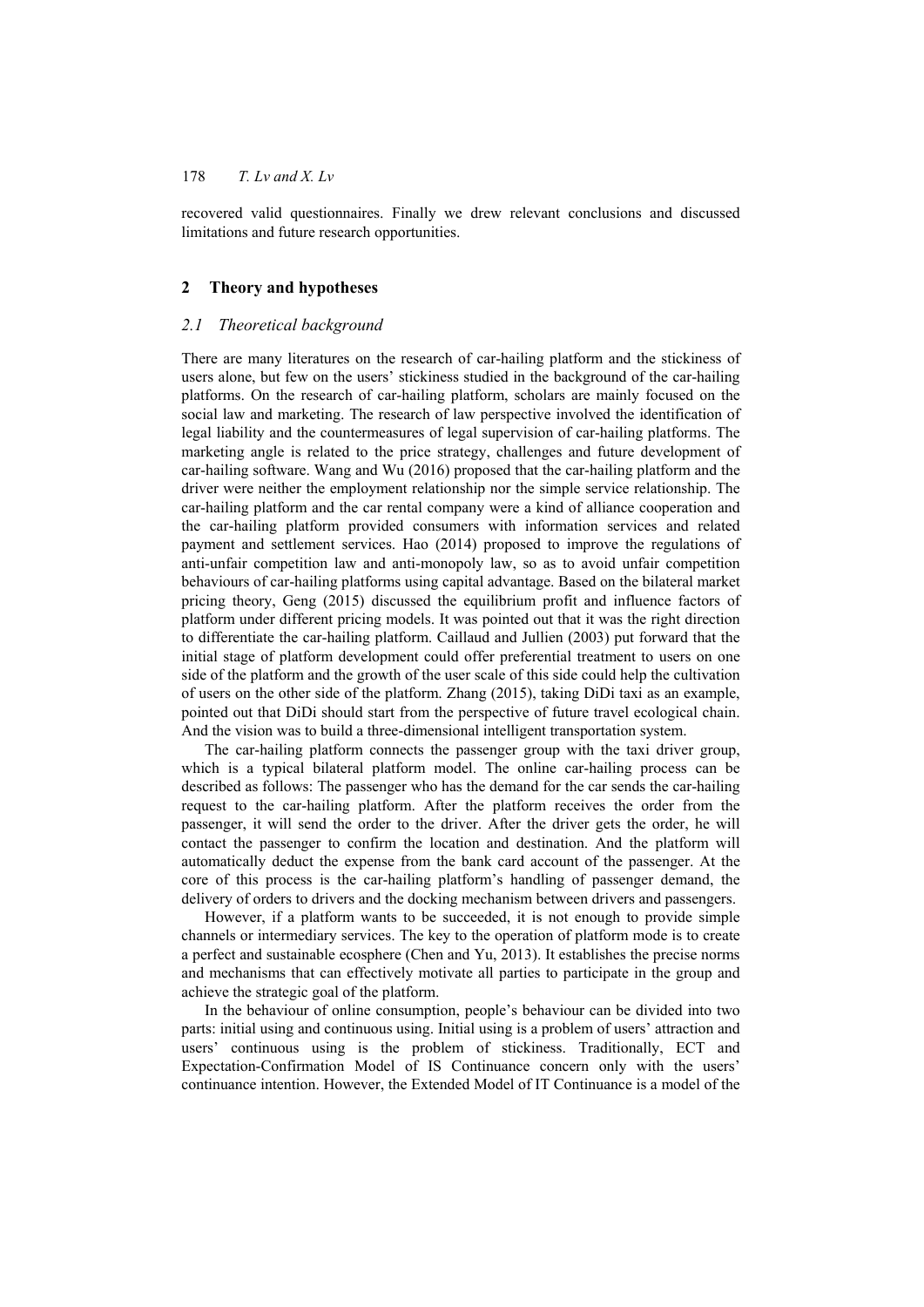users' continuous behaviour of information system. And it has empirically evaluated the strength of this association.

According to the Extended Model of IT Continuance, confirmation was positively impacting perceived usefulness and satisfaction. Perceived usefulness and satisfaction were positively related to user continuance intention. Especially, users' IT continuance intention was positively related to their IT continuance behaviour. However, in the IT usage environment, the intention-behaviour association tended to be low to moderate (Davis, 1989). The extended model introduced contingent factors (self-efficacy and facilitating conditions) potentially influencing IT continuance intention and behaviour. Self-efficacy referred to the ability and skill of users to use IT independently and facilitating conditions were the availability of external resources for the user. Empirical research proved that the IT self-efficacy positively affected the continuous intention; facilitating conditions positively affected the continuous user behaviour.

#### *2.2 User stickiness model*

Based on the Extended Model of IT Continuance, this paper establishes a theoretical model. The research object of this paper, online car-hailing platform, can also be seen as information system in a certain conditions. And stickiness emphasises internal or external motivations of the users to produce a consistent using of products or services (Chen and Yu, 2013). To some extent, users' stickiness depends on their continuous behaviour. Therefore, taking An Extended Model of IT Continuance as the basis theory of this paper has certain rationality.

Basic theoretical model has cancelled the relationship between perceived usefulness and satisfaction, but other scholars through the empirical study have proved that there is a significant positive correlation between perceived usefulness and users' satisfaction (Zhao et al., 2012). Given the perceived usefulness is the correction of confirmation, so the paper joined the relationship between perceived usefulness and satisfaction in the model. In the basic theoretical model, IT self-efficacy mainly referred to the degree that users can use information system independently. And the car-hailing software is simple and easy to use. At the same time, the platform is mostly used by young people, which use the car-hailing software like a duck to water. So the model cancelled IT self-efficacy variable. In the basic theoretical model, the facilitating conditions mainly referred to one's perceived control over external resources needed (e.g., organisational, technological) to perform that behaviour (Ajzen, 2012). However, the car-hailing platform has a different characteristic from other platforms – the user will only come because of 'demand' over a given period of time. That is to say, car-hailing passengers use the software only when they have car-hailing requirements, which is independent of organisation or technology (Chen and Yu, 2013). So the model in this paper cancelled the facilitating conditions variable. In conclusion, the influencing factors in the final theoretical model were determined as confirmation, perceived usefulness, satisfaction, continuance intention and users' stickiness.

Through the above analysis, based on the Extended Model of IT Continuance, according to the thought of belief, attitude, intention and behaviours, the paper constructs theoretical model from the perspective of stickiness formation mechanism of a car-hailing platform. The theoretical model is shown in Figure 1.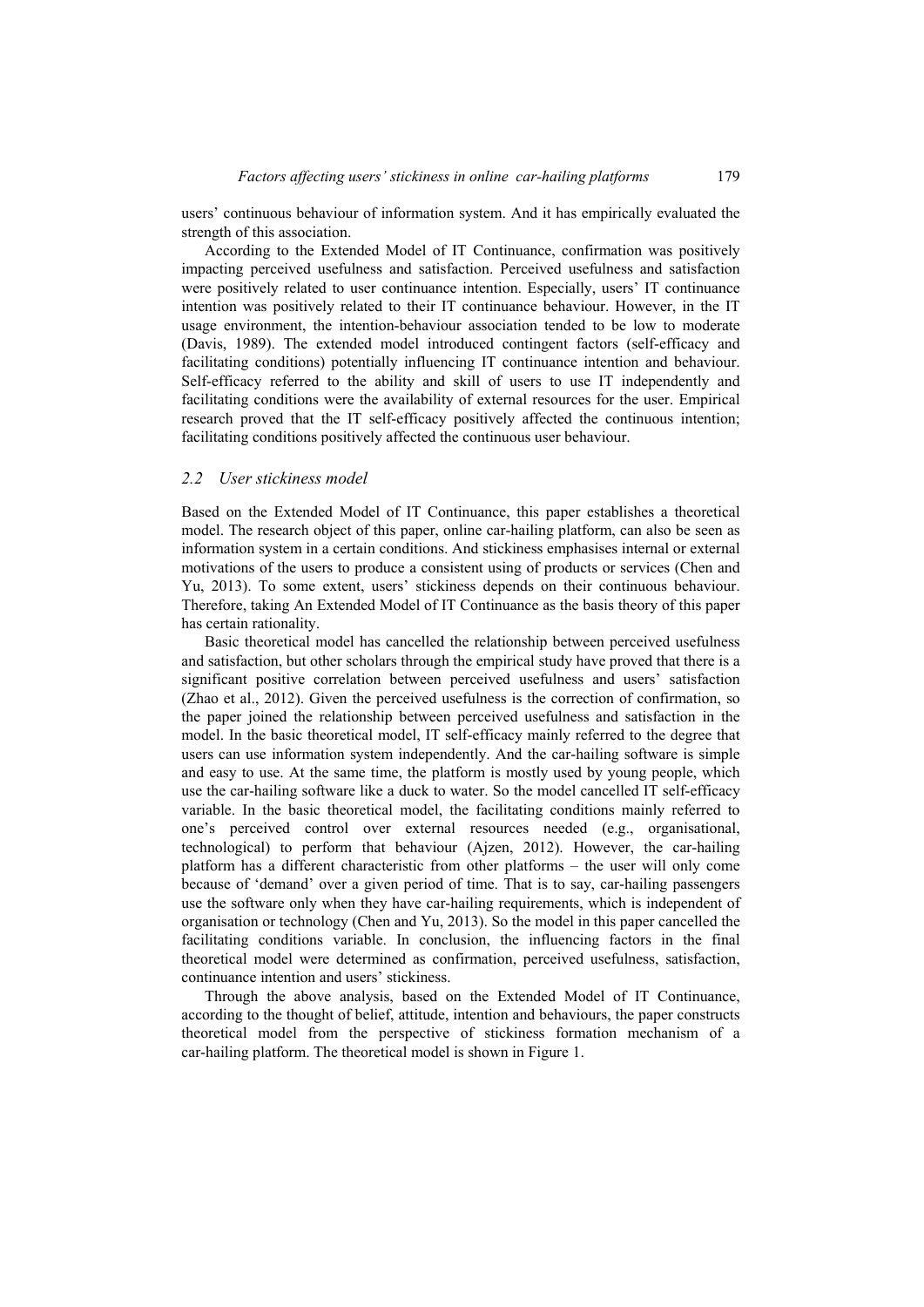



Oliver (1980) pointed out that the expectation confirmation is the psychological perception after the comparison of pre-purchase expectation and post-purchase performance. In the car-hailing platform, the confirmation can be understood as the comparison between the psychological expectations before using the platform and the performance after using the platform. The users' confirmation degree is higher, indicating the users' perception performance after using the car-hailing platform is higher than the previous expectation. The car-hailing platform is better able to meet the demand of the users. And the user will believe the platform is useful, so the following hypothesis is proposed:

H1 Confirmation is positively related to perceived usefulness.

Bhattacherjee (2001) indicated that the expectation confirmation was positively correlated with user satisfaction by empirical research. After using a car-hailing platform, if the users' confirmation is positive, they will have a positive emotion. That is satisfaction. Therefore, the following hypothesis is proposed:

H2 Confirmation is positively related to user satisfaction.

Davis et al. (1989) pointed out that perceived usefulness reflected the degree to which a person felt using a specific system to improve his work performance. In the theoretical model of the car-hailing platform, the perceived usefulness is defined as the degree to which the user considers a car-hailing platform to meet its travel needs and to improve his or her travel efficiency. When using the taxi software to help users save travel time, improve travel comfort and meet diverse travel needs, users will be more satisfied with the mobile taxi mode (Sha, 2016). And then they will have the intention to continue to use the platform. Therefore, the following hypotheses are proposed:

H3 Perceived usefulness is positively related to user satisfaction.

H4 Perceived usefulness is positively related to user continuance intention.

When Locke and Latham (1990) studied the definition of performance, he pointed out that satisfaction was a positive emotional state that occurs after people's performance was evaluated. Oliver (1980) expanded the definition to the consumer domain. Tan (2016) combined the characteristics of the news recommendation APP to define satisfaction as the level of emotional satisfaction of the user after using the software. The user will generate a positive emotional attitude after using the car-hailing platform. Under the repeated action of the positive attitude, the user will generate the intention to use the car-hailing platform continuously. Therefore, the following hypothesis is proposed:

H5 User satisfaction is positively related to continuance intention.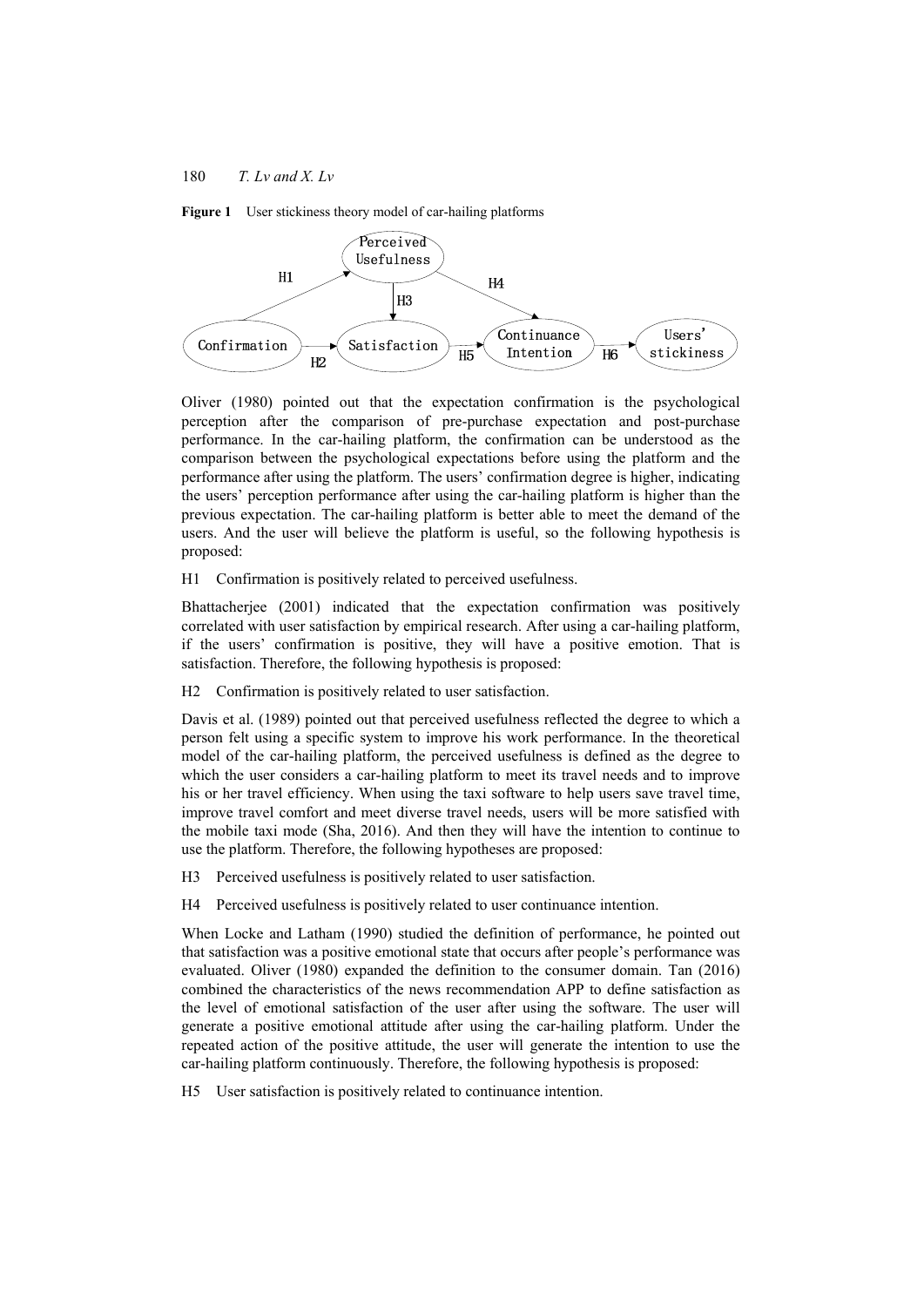The continuance intention of the ride-hailing platform is a willingness that users still want to reuse after using the platform. The users' willingness to use the car-hailing platform again will lead to the users' direct use behaviour when they have demand for the car-hailing. Zhao (2017) verified the continued intention of users have a positive impact on continuous use behaviour in the empirical study of mobile travel APP. Therefore, the following hypothesis is proposed:

H6 Continuance intention is positively related to users' stickiness.

## **3 Research methods**

#### *3.1 Sample and data collection*

This paper studies the interrelationships among the factors that affect the users' stickiness. Questionnaires were used to collect data. Those who used more than one times of a car-hailing platform were selected as the subjects to answer questionnaires in this study. And the questionnaires were distributed on the campus and specialised questionnaire platforms. The questionnaire was issued and recycled for half a month and the final recovery was 377. The effective questionnaire was 321, with an effective rate was 85.15%. The number of samples meets the requirements of the structural equation, at least 10 times the total number of the scale items (Bentler, 1987). Among these research subjects, there were 147 males and 174 females. Their ages ranged from 15 to 55 years and most of them are between the ages of 18 and 24. In terms of career, respondents included students (51.09%), political party institutions workers (5.61%), enterprise employees (23.05%), free workers (19.93%), etc. In terms of education, respondents were mostly undergraduate (61.37%) and graduate students (13.09%).

Respondents were asked to answer what car-hailing platforms are the most commonly used, using years and frequency. On the types of the car-hailing platform, 91.13% of the respondents have used DiDi and a considerable number have used Uber, followed by Shenzhou car rental and Yihao car, reflecting the market share of car-hailing platforms to some extent. In terms of years to use a car-hailing platform, most surveyors have used car-hailing platforms for  $1-2$  years, followed by  $2-3$  years. For the frequency of use a car-hailing platform, occasional use and less use respondents accounted for the majority, often using only 15.69%.

## *3.2 Measurement*

Measurement scales took a seven-point Likert scale method and the respondents were graded on a scale of 1 to 7 according to the degree of approval of the item, respectively corresponding to 'completely disagree', 'not agree', 'basic disagreement', 'neutral', 'basic agree', 'agree', 'completely agree'. The study constructs involved in the theoretical model of this paper include: confirmation, perceived usefulness, satisfaction, continuance intention and users' stickiness. Confirmation was measured using a 4-item scale developed by Bhattacherjee (2001). The items incorporated actual experience, security, service and total confirmation. The respondents were asked to evaluate the gap between the reality and the expectation after they used online car-hailing platforms. The perceived usefulness items were developed by Sun (2015). The items incorporated timeliness,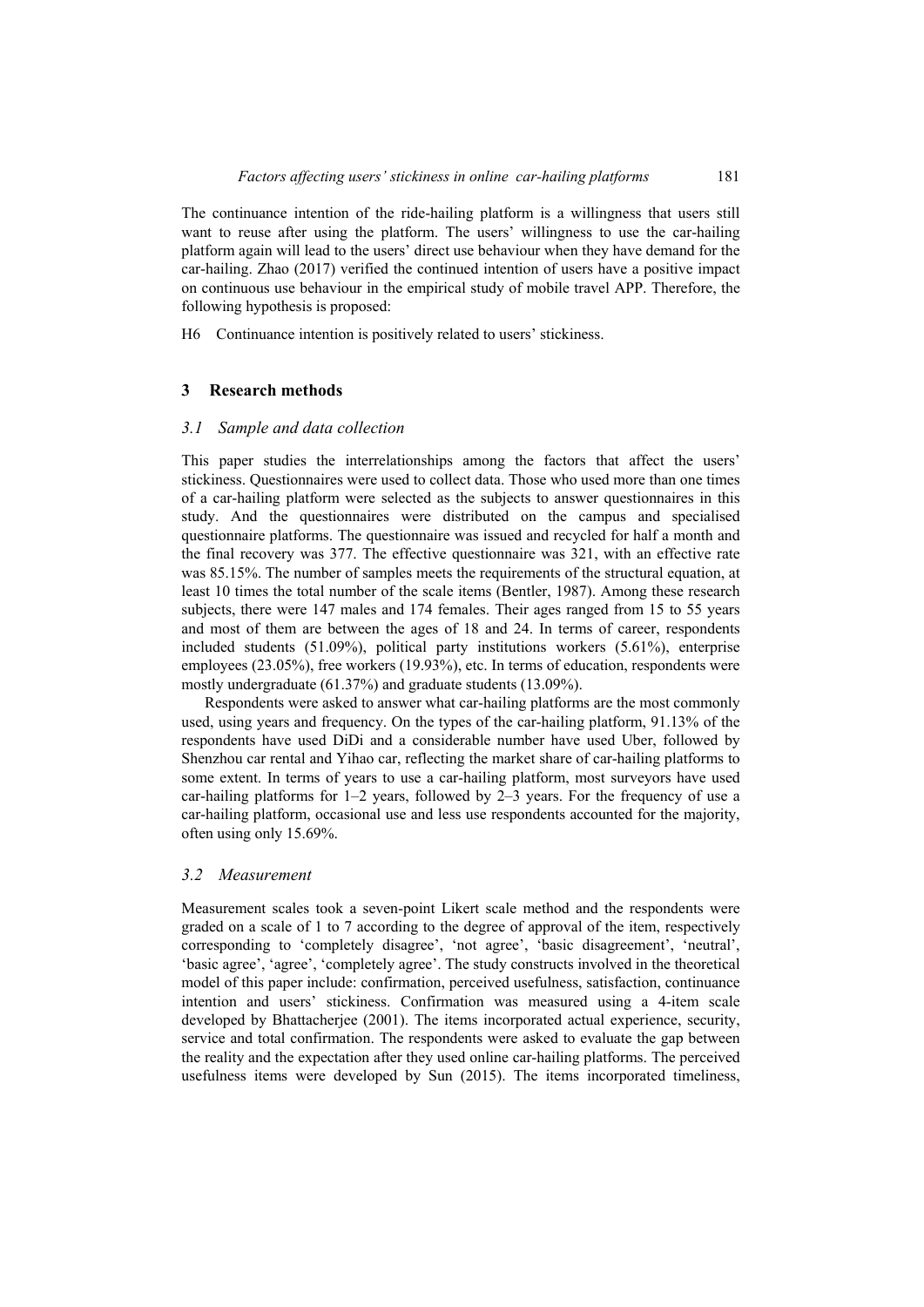efficiency, payment easily and total usefulness. The satisfaction measurement items were adapted from Mummalaneni (2005). The continuance intention items were adapted from Chaudhuri and Holbrook (2002). The users' stickiness items were adapted from Karjaluoto et al. (2012). The measurement scales can be found in Table 1.

| Construct               |                 | Scale item                                                                                               |  |  |
|-------------------------|-----------------|----------------------------------------------------------------------------------------------------------|--|--|
| Confirmation            | CO <sub>1</sub> | The actual experience of using the car-hailing platform was better<br>than I expected.                   |  |  |
|                         | CO <sub>2</sub> | The security of the car-hailing platform is better than I expected.                                      |  |  |
|                         | CO <sub>3</sub> | The service is better than I expected.                                                                   |  |  |
|                         | CO <sub>4</sub> | Overall, most of my expectations have been met by the use of the<br>platform.                            |  |  |
| Perceived<br>usefulness | PU1             | The car-hailing platform can provide the information of the<br>vehicles I need in real time.             |  |  |
|                         | PU <sub>2</sub> | This platform can improve my car-hailing-hailing efficiency.                                             |  |  |
|                         | PU <sub>3</sub> | The payment method provided by the car-hailing platform can<br>easily enable me to complete the payment. |  |  |
|                         | PU <sub>4</sub> | Overall, the car-hailing platform is useful.                                                             |  |  |
| Satisfaction            | SA1             | The car-hailing platform met my travel needs.                                                            |  |  |
|                         | SA2             | Using the car-hailing platform is an enjoyable experience.                                               |  |  |
|                         | SA3             | Compared with other car-hailing platforms, the platform is more<br>satisfying to me.                     |  |  |
|                         | SA4             | Overall, I am satisfied with the car-hailing platform.                                                   |  |  |
| Continuance             | CI1             | I will continue to use this platform in the future.                                                      |  |  |
| intention               | CI2             | In the future, I plan to continue using this platform.                                                   |  |  |
|                         | CI3             | In the future, I will continue to use the car-hailing platform instead<br>of other platforms.            |  |  |
|                         | CI4             | Overall, I'm not going to give up on the platform.                                                       |  |  |
| Users' stickiness       | CB1             | I am a loyal user of the car-hailing platform.                                                           |  |  |
|                         | CB2             | The car-hailing platform is the first choice for me to use the<br>car-hailing platform.                  |  |  |
|                         | CB3             | In the future, I will maintain the long-term use of the<br>car-hailing-hailing software.                 |  |  |
|                         | CB4             | When talking with others, my evaluation of the car-hailing<br>platform was positive.                     |  |  |
|                         | CB <sub>5</sub> | When asked, I would recommend the car-hailing-hailing app to<br>him.                                     |  |  |

**Table 1** Measurement scales

After the data collection was complete, all scales were further assessed for reliability and validity. Confirmatory factor analysis (CFA) was used to assess the dimensionality of the study scales. A structural equation modelling (SEM) method was then applied to determine how well the research model fit the data and to identify support for each of the hypotheses. All data analyses were performed using AMOS 24.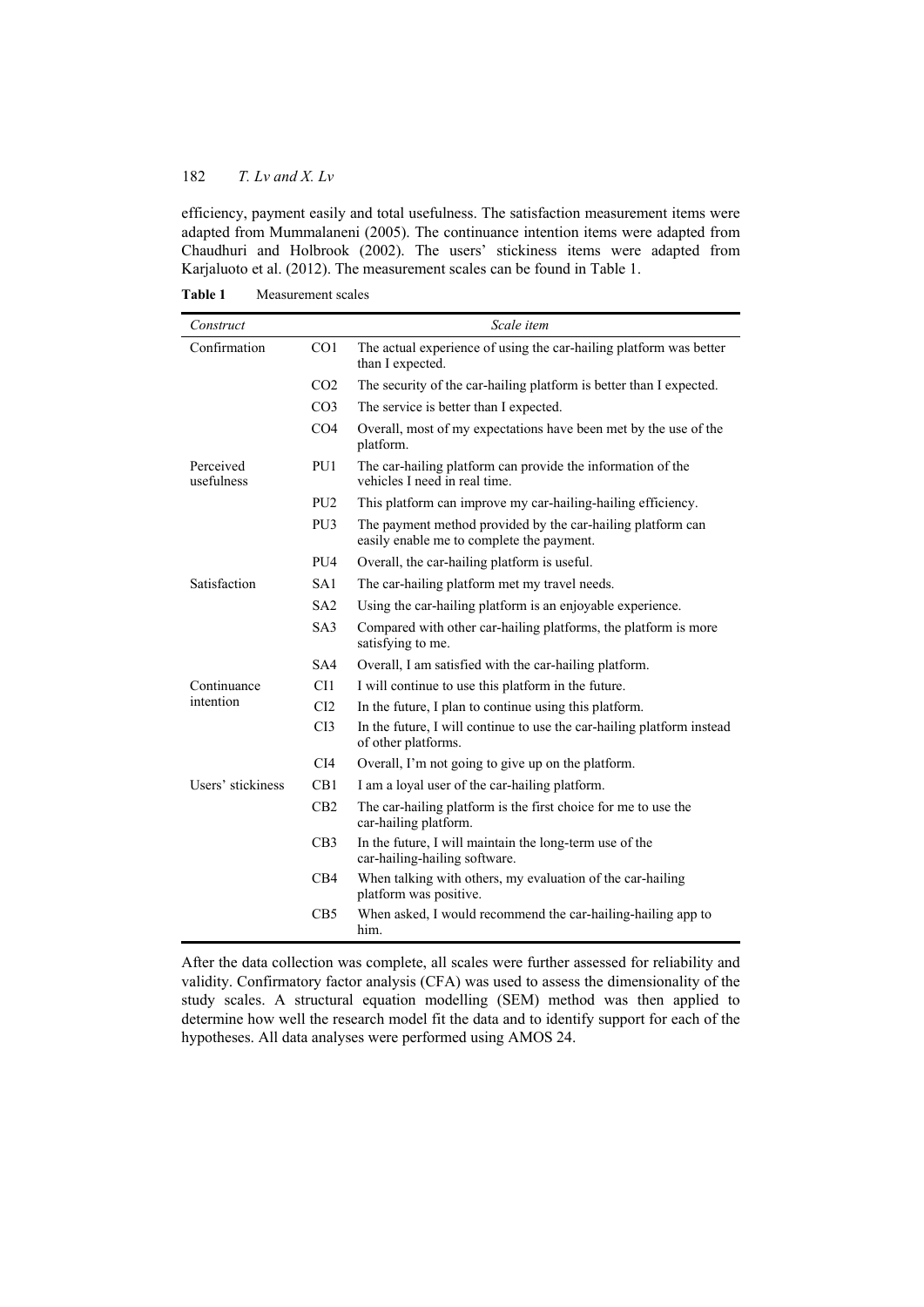## **4 Results**

Next, the results of the study were reported to verify whether the interrelationships among the factors affecting the users' stickiness satisfied the previous hypotheses.

| Construct               | Scale<br><i>Item</i> |        | Significance |        |                | Std.  | I.R.       | C.R.  | C.V.  |
|-------------------------|----------------------|--------|--------------|--------|----------------|-------|------------|-------|-------|
|                         | <i>Item</i>          | Unstd. | S.E.         | Z      | $\overline{P}$ |       | <b>SMC</b> | CR    | AVE   |
| Confirmation            | CO <sub>1</sub>      | 1.063  | 0.077        | 13.778 | ***            | 0.765 | 0.585      | 0.857 | 0.601 |
|                         | CO <sub>2</sub>      | 0.991  | 0.075        | 13.208 | ***            | 0.735 | 0.541      |       |       |
|                         | CO <sub>3</sub>      | 1.000  |              |        |                | 0.805 | 0.648      |       |       |
|                         | CO <sub>4</sub>      | 1.037  | 0.073        | 14.292 | ***            | 0.794 | 0.631      |       |       |
| Perceived<br>usefulness | PU1                  | 1.000  |              |        |                | 0.773 | 0.597      | 0.872 | 0.631 |
|                         | PU <sub>2</sub>      | 1.049  | 0.072        | 14.513 | ***            | 0.802 | 0.643      |       |       |
|                         | PU <sub>3</sub>      | 0.989  | 0.076        | 12.969 | ***            | 0.724 | 0.524      |       |       |
|                         | PU <sub>4</sub>      | 1.050  | 0.067        | 15.559 | ***            | 0.871 | 0.759      |       |       |
| Satisfaction            | SA1                  | 0.864  | 0.068        | 12.708 | ***            | 0.709 | 0.502      | 0.862 | 0.609 |
|                         | SA <sub>2</sub>      | 1.022  | 0.072        | 14.254 | ***            | 0.788 | 0.620      |       |       |
|                         | SA <sub>3</sub>      | 1.000  |              |        |                | 0.794 | 0.631      |       |       |
|                         | SA4                  | 0.990  | 0.006        | 14.889 | ***            | 0.827 | 0.683      |       |       |
| Continuance             | CI1                  | 1.106  | 0.070        | 15.815 | ***            | 0.838 | 0.703      | 0.903 | 0.700 |
| intention               | CI2                  | 1.172  | 0.070        | 16.704 | ***            | 0.882 | 0.778      |       |       |
|                         | CI3                  | 1.000  |              |        |                | 0.772 | 0.596      |       |       |
|                         | CI <sub>4</sub>      | 1.211  | 0.075        | 16.079 | ***            | 0.851 | 0.723      |       |       |
| Users'<br>stickiness    | CB1                  | 1.000  |              |        |                | 0.740 | 0.548      | 0.896 | 0.632 |
|                         | CB2                  | 1.098  | 0.078        | 14.007 | ***            | 0.798 | 0.637      |       |       |
|                         | CB3                  | 1.063  | 0.076        | 14.008 | ***            | 0.798 | 0.637      |       |       |
|                         | CB4                  | 0.999  | 0.071        | 14.054 | ***            | 0.801 | 0.641      |       |       |
|                         | CB5                  | 1.116  | 0.076        | 14.649 | ***            | 0.835 | 0.696      |       |       |

Table 2 Reliability and validity analysis of measurement scale

Note: IR = item reliability,  $CR =$  combined reliability,  $CV =$  convergent validity.

## *4.1 Measurement model*

Quality measurement scales must exhibit reliability and validity (Inman et al., 2011). Reliability refers to the degree of consistency or stability of measurement results. As a result, reliabilities were found to be satisfactory. First, the non-standardised factor loadings of each item were positive and the P value were \*\*\*. Then the standardised factor loadings were ranging from 0.709 to 0.882, all above 0.6 recommend by Chin (1998). Next, the item reliability and the combined reliability of the two aspects are tested. SMC was used to measure item reliability and the minimum value of SMC was 0.502, higher than the required minimum standard of 0.36. CR was used to measure combined reliability and the minimum value of CR was 0.857, greater than 0.7 (Hair et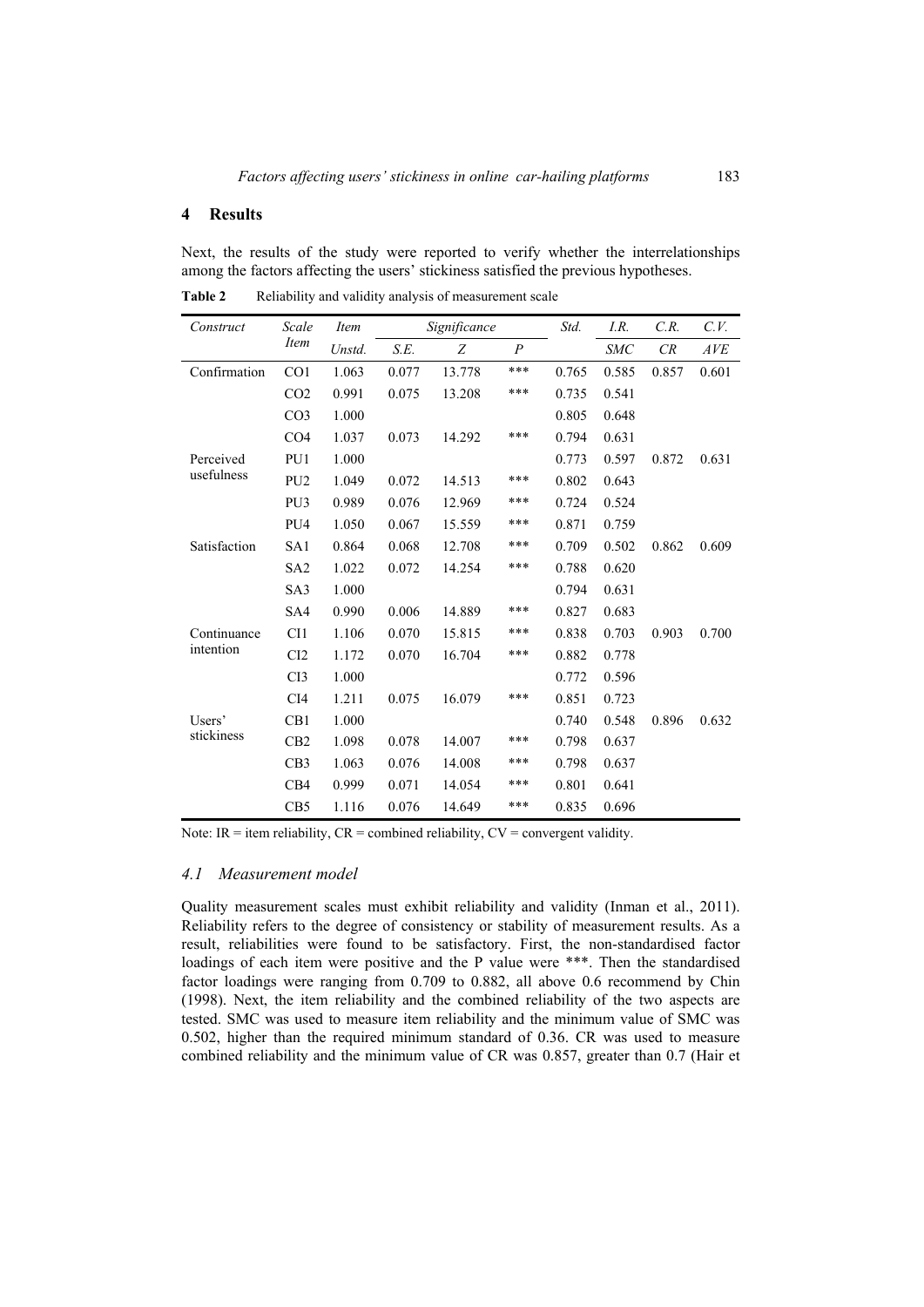al., 1998). The reliability coefficient of each item in the theoretical model can be found in Table 2.

Validity refers to whether the measuring tool can predict the characteristics of its measurement. There were many types of validity and the content validity and convergent validity of the paper were tested. First, the content validity was found to be satisfactory. Because the measurement scale of this study was compiled after referring to relevant literature and discussing carefully by the instructor and several students. Next, the convergent validity was also satisfactory. Because average variance extracted (AVE) was used to evaluate convergent validity. AVE values (ranging from 0.601 to 0.700) were greater than 0.50 (Fornell and Larcker, 1981). Therefore, validity was achieved. The test results of convergent validity of model are shown in Table 2.

The scales were further assessed within the context of the full measurement model using a CFA methodology (Koufteros, 1999). Results showed that the overall goodness-of-fit values were satisfactory:

 $\chi^2(321) = 524.453$  $(p < 0.001)$ , GFI = 0.865, CFI = 0.932, TLI = 0.992, NFI = .0900

## *4.2 SEM results*

Paper used AMOS to evaluate the goodness-of-fit. The measurement model fitted the data relatively well. The CMIN/DF value of 2.866 was less than the 3.00 maximum. The GFI value of 0.865 and a NFI value of 0.900 were below the 0.9 recommended by Abd-El-Fattah (2010). A CFI value of 0.932 and a RMSEA value of 0.076 were all acceptable. Other goodness-of-fit values can be found in Table 3.

| <i>Fitting indexes</i> | Judgment standard  |             |                    |                |  |
|------------------------|--------------------|-------------|--------------------|----------------|--|
|                        | Acceptable<br>Good |             | Model actual value | Fitting effect |  |
| <b>CMIN/DF</b>         | $2 - 3$            | $\leq$ 2    | 2.866              | Acceptable     |  |
| <b>GFI</b>             | $0.7 - 0.9$        | > 0.9       | 0.865              | Acceptable     |  |
| <b>RMSEA</b>           | $0.05 - 0.10$      | ${}_{0.05}$ | 0.076              | Acceptable     |  |
| NFI                    | $0.7-0.9$          | > 0.9       | 0.900              | Acceptable     |  |
| <b>CFI</b>             | $0.7-0.9$          | > 0.9       | 0.932              | Good           |  |
| <b>IFI</b>             | $0.7-0.9$          | > 0.9       | 0.933              | Good           |  |
| <b>RFI</b>             | $0.7-0.9$          | > 0.9       | 0.886              | Acceptable     |  |
| <b>SRMR</b>            | < 0.08             |             | 0.0416             | Acceptable     |  |

Table 3 Goodness-of-fit values

Then, AMOS used the maximum likelihood method to carry out the significance test through the path coefficient and the p value. The six study hypotheses were all supported by the results. The link from confirmation to perceived usefulness (H1) is positive and significant with a standardised estimate of .892 and an associated p-value < 0.001. The confirmation to satisfaction link (H2) is positive and significant with a standardised estimate of .339 and associated p-value < 0.01. The perceived usefulness to satisfaction link (H3) is positive and significant with a standardised estimate of .586 and associated p-value < 0.001. The perceived usefulness to continuance intention link (H4) is positive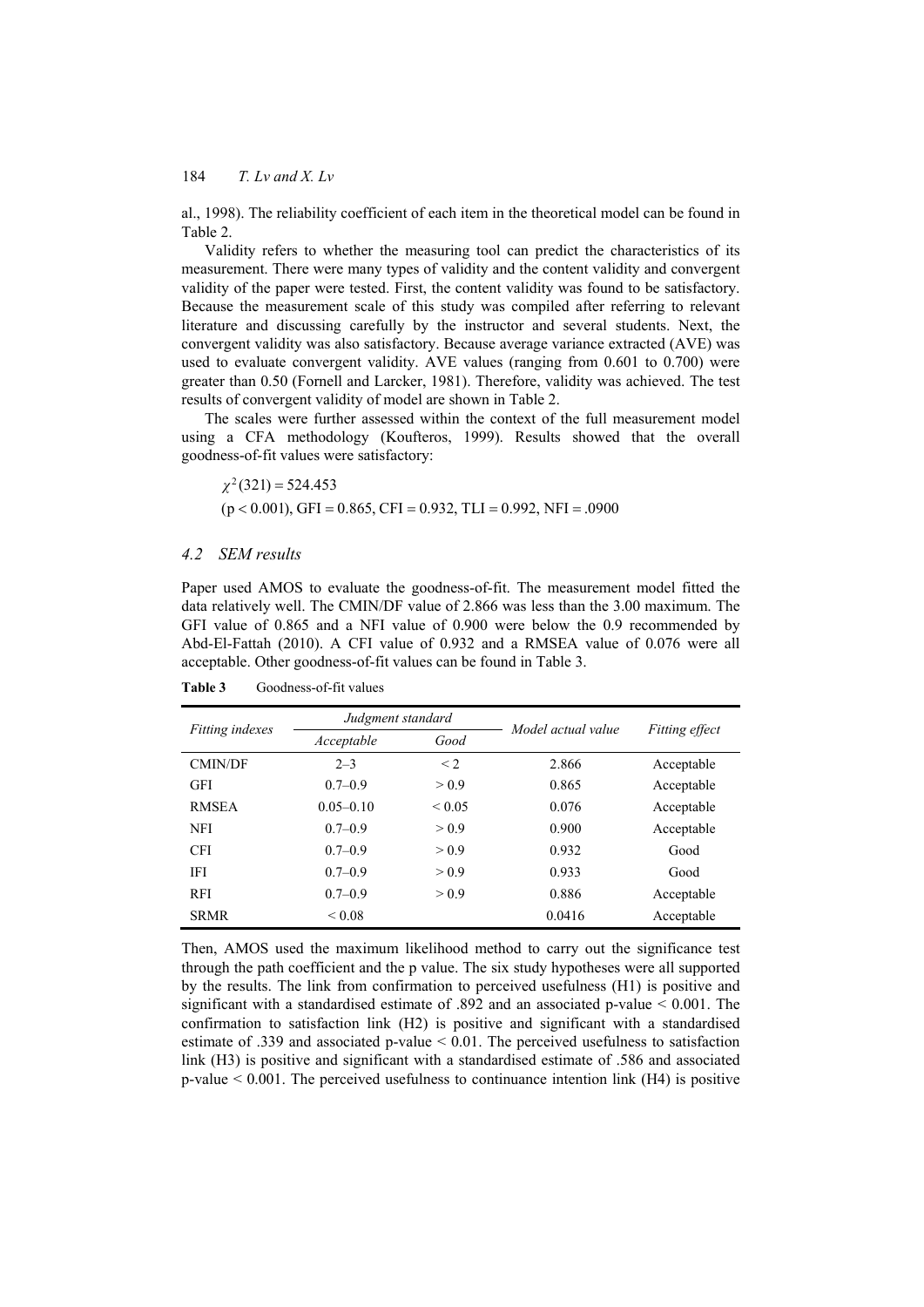and significant with a standardised estimate of  $.342$  and associated p-value  $< 0.01$ . The satisfaction to continuance intention link (H5) is positive and significant with a standardised estimate of .601 and associated p-value < 0.001. The continuance intention to users' stickiness link (H6) is positive and significant with a standardised estimate of .843 and associated p-value < 0.001. The SMC value of each endogenous variable (ranging from 0.711 to 0.844) was higher than 0.66 (Chin, 1998). Figure 2 illustrates the model with the SEM results specified in the Amos 24 output.

**Figure 2** Results of structural model



Notes:  $(321) = 524.453$  (p < 0.001), GFI = 0.865, CFI = 0.932, TLI = 0.992, NFI = .0900, RMSEA =  $0.076$ , SRMR =  $0.042$ . \*p <  $0.05$ , \*\*p <  $0.01$ , \*\*\*p <  $0.001$ . SMC measures the extent to which endogenous variables are explained by exogenous variables.

### **5 Discussions**

### *5.1 Summary of results*

Results of the SEM analysis shows that confirmation is positively related to perceived usefulness (H1 supported). Moreover, the path coefficient between the confirmation and perceived usefulness is the highest among all the path coefficients. Because the user will form the expectation before using the car-hailing platform. If the perceived performance after using is greater than the expectation before using, the users' confirmation will to rise. Users will perceive the value of the car-hailing platform in various aspects, which will form a new expectation belief, while perceived usefulness is the most appropriate belief factor (Davis, 1989). Therefore, confirmation has a strong positive influence on perceived usefulness. Secondly, confirmation and perceived usefulness both have a positive effect on satisfaction (H2, H3 supported).However, the effect of perceived usefulness on satisfaction is greater than confirmation. Because the expectations of consumers have changed after consumption. The expectation before consumption is mainly based on consumers' ideas and mass media publicity, while the expectation after consumption is generated by consumers' direct consumption experience. Bhattacherjee (2001) replaces the expectation after consumption with perceived usefulness, which is used to adjust the changed expectations. So the perceived usefulness coming from consumption experience has a stronger effect on satisfaction. Thirdly, perceived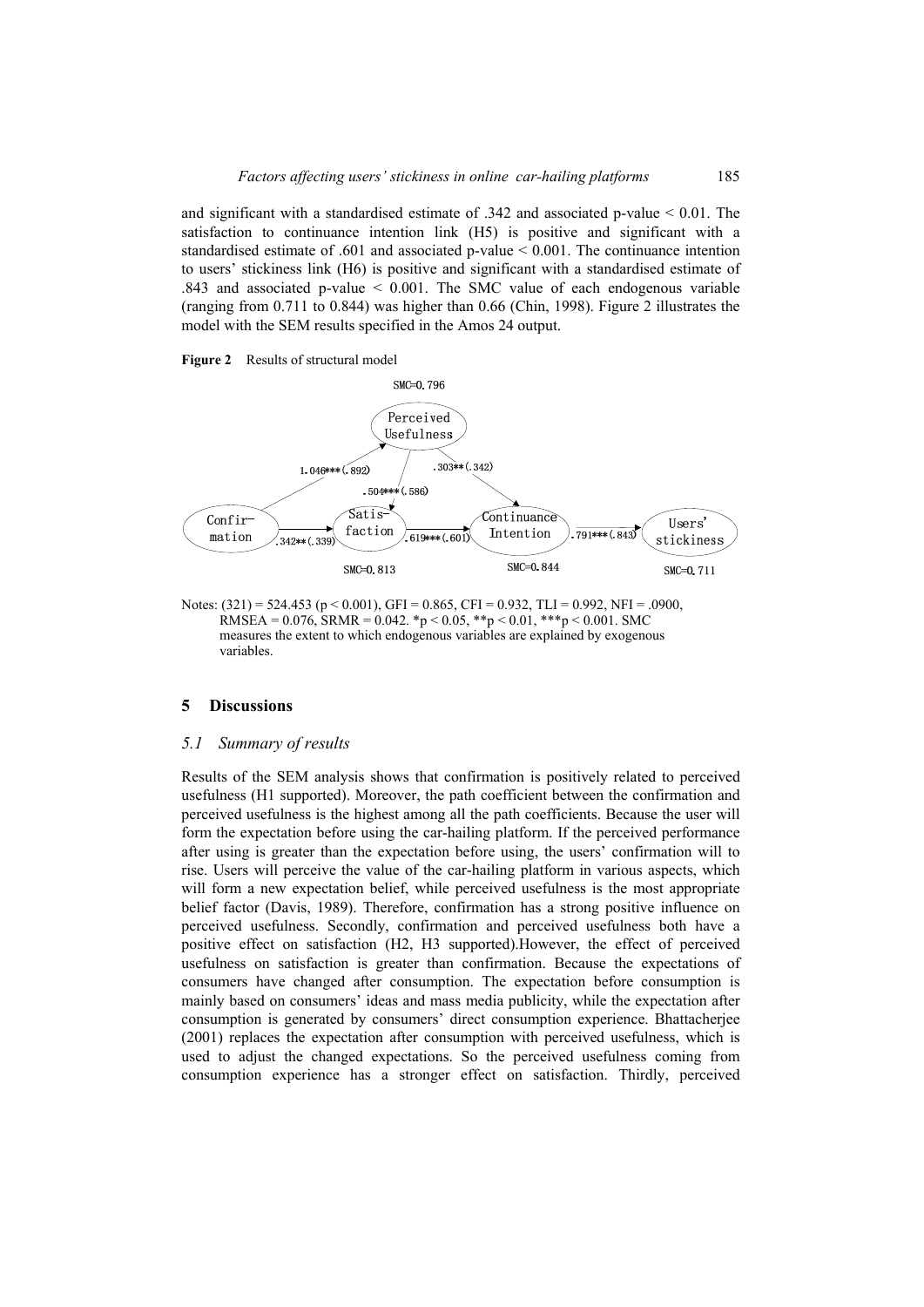usefulness and satisfaction both have a positive effect on continuance intention (H4, H5 supported). The effect of satisfaction on continuance intention is greater than perceived usefulness. Because perceived usefulness also affects the continuance intention through satisfaction. Fourthly, continuance intention is positively related to users' stickiness (H6 supported). The continuance intention of users to the car-hailing platform will directly contribute to the users' continuous use behaviour, which is consistent with the conclusion of the Extended Model of IT Continuance. In conclusion, Overall model fits the data well and supports all study hypotheses specifically.

## *5.2 Theoretical and practical implications*

The theoretical implications this study provided can be seen as follows. With regard to users' stickiness, scholars' researches involve various perspectives, including network shopping, virtual community, healthy journals and other fields. But empirical research on stickiness has been lacking in the case of car-hailing platform. To fill this gap, paper analyses the characteristics of the car-hailing platform and the behaviour of the platform's users comprehensively and provides empirical evidence of positive interrelationships among confirmation, perceived usefulness, satisfaction, continuance intention and users' stickiness. Moreover, the results show that the relationships between users' perceived usefulness and continuance intention are stronger through satisfaction. This point is not proposed by the Extended Model of IT Continuance. This paper's theory model can be said to be the expansion of users' stickiness theory. And it can provide theoretical reference for the further research on the users' stickiness in car-hailing platform.

The findings of study also have several important implications for managerial practice. By identifying the factors that affect the users' stickiness, this study provides a useful strategy for improving the users' stickiness of car-hailing platform. First, this study demonstrates that the increasing of users' actual feeling, platform security, platform service and overall expectation recognition can bring about the increase of confirmation and then improve users' stickiness. Thus, car-hailing platform can improve users' stickiness from these aspects. In terms of security, the car-hailing platform should ensure the safety of the vehicle and the driver: strengthen the entry threshold of the vehicle; perfect the information of the driver; and prevent the black car and the zombie car from entering the platform. Then ensure the safety of the driving process: the information such as users' travel information, get on and get off information, real-time location information can be tracked online. And accidents can be traced effectively. In terms of platform service, the car-hailing platform should improve the after-sales service of the platform; solve the user feedback quickly and effectively; and improve the guarantee after using, so as to improve the expectation confirmation.

What' more, the findings suggest that improving the efficiency of the users' travel is the core of enhancing the perceived usefulness. For the typical two-sided market with 'positive cross-border network effect', the increase of the number of drivers and the efficiency of the driver will improve the efficiency of the travel. And then, selecting the optimal travel path according to the real-time road condition and avoiding the congested roads can also help to improve the travel efficiency. The platform can also improve the functions such as early date car, carpool and driving, so as to meet the needs of different user groups.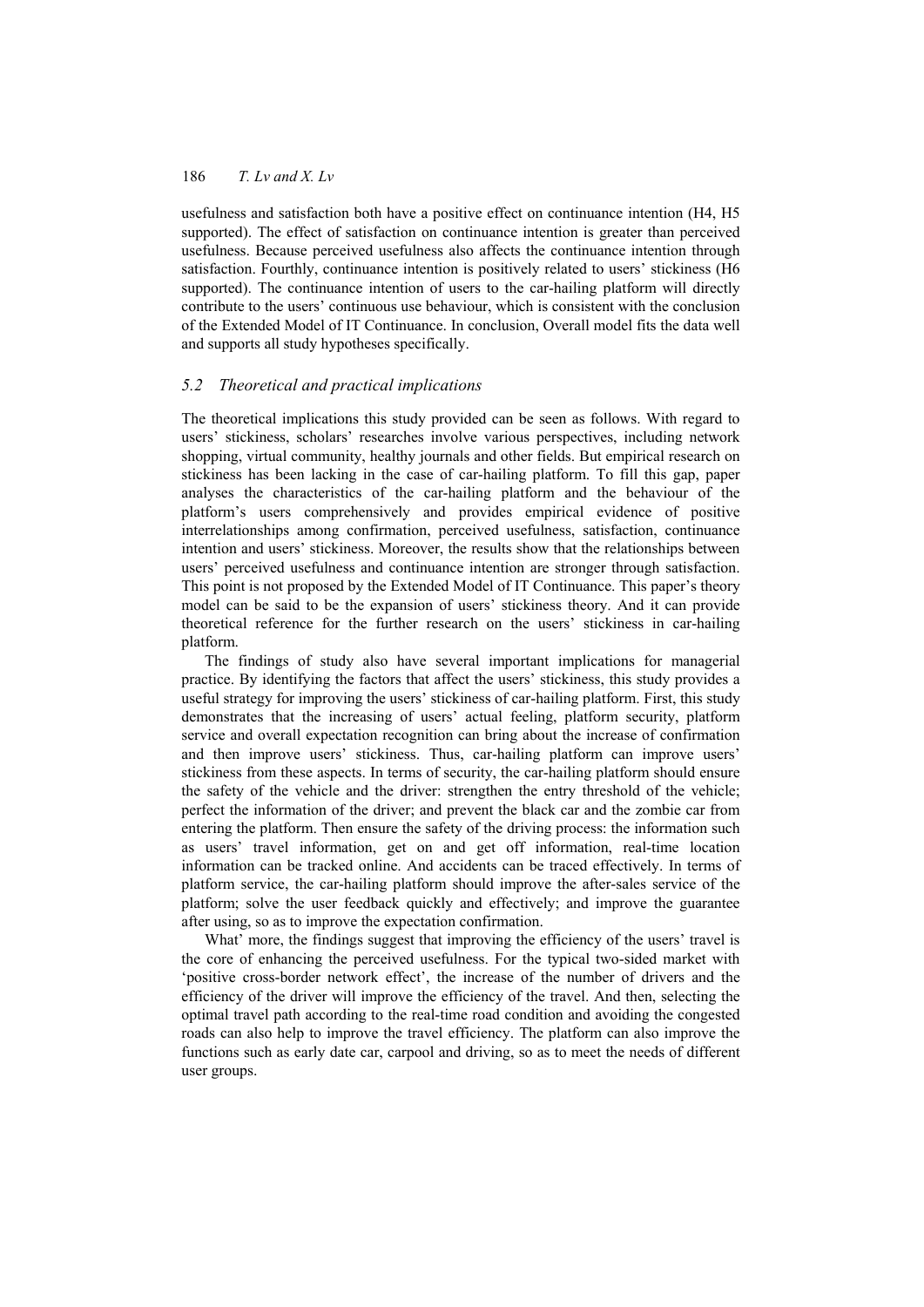Moreover, the results of this study reveals that satisfaction is also an important factor affecting users' stickiness. Accordingly, the car-hailing platform can provide relevant additional services on the basis of meeting the basic travel needs of passengers. For example, the platform collaborates with hotels, restaurants and other cooperation in order to recommend the high cost performance near the passengers' destination. And users can also choose their meals online and consume offline directly. Then, the demographic data of the customer base and the travel trajectory data can exert great value. The platform can set up data warehouse to analyse and mining the relevant data, by subdividing customer groups to provide personalised travel plan and consumption advice for passengers. This is the way to improve user satisfaction.

### *5.3 Limitations and future research opportunities*

Although this paper builds its own theoretical model and suggests some insights into factors affecting users' stickiness, the current study has a few limitations that should be acknowledged. First, the questionnaire survey period is shorter and can not meet the requirement of random sampling totally. Second, the paper identifies five factors, but the factors that affect the users' stickiness may not be the only ones. There are other factors that significantly influence the stickiness of car-hailing platform users. Third, the factors involved in the theoretical model are perceptual variables, which can bring difficulties to quantify and design the scale. There are substitutions between multiple items of the same construct, but they cannot be completely separated. So the discriminant between constructs is not high.

Therefore, more works need to be done in the future. First, the recovery cycle of questionnaires can be appropriately increased. The individual characteristics can be taken into account when analysing the questionnaire. The influencing factors of users' stickiness can be discussed in different geographical location and characteristic groups. Then, in addition to the factors mentioned in the model, the influence of other factors on users' stickiness can be explored. Finally, the constructs can be further refined. For example, the stickiness can be divided into attitude stickiness and behaviour stickiness, so that the definition of the construct can be clearer and the subsequent reference to the enterprise will be more targeted.

### **6 Conclusions**

Based on the Extended Model of IT Continuance and the users' behaviour characteristics of the car-hailing platform, this paper has formed the theoretical model after modify the foundational model. Empirical research reveals that users' stickiness is positively affected by continuance intention. Continuance intention, in turn, is determined primarily by satisfaction and secondarily by perceived usefulness. Further, confirmation also has a significant influence on post-acceptance perceived usefulness and satisfaction, which validates the foundational theory. Especially, perceived usefulness affects the continuance intention positively through satisfaction, which adds up the foundational theory. These findings provide theoretical support for further research and enterprise practice.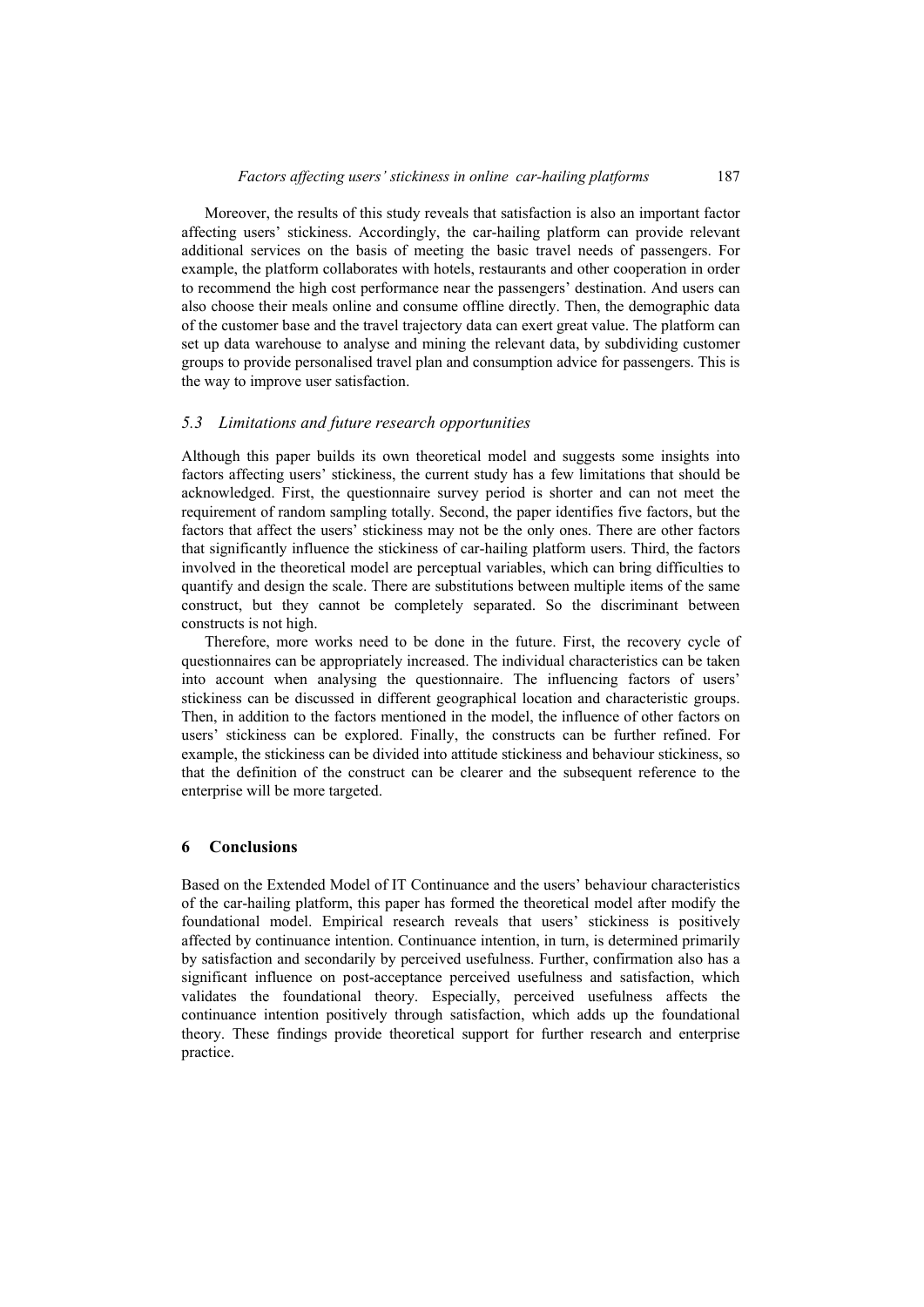## **References**

- Abd-El-Fattah, S. M. (2010) 'Structural equation modeling with amos: basic concepts, applications and programming', *Journal of Applied Quantitative Methods*, Vol. 5, No. 2, pp.365–367.
- Ajzen, I. (2002) 'Perceived behavioral control, self-efficacy, locus of control and the theory of planned behavioral', *Journal of Applied Social Psychology*, Vol. 32, No. 4, pp.665–683.
- Bentler, P.M. (1987) 'Drug use and personality in adolescence and young adulthood: structural models with non-normal variables', *Child Development*, Vol. 58, No. 1, pp.65–79.
- Bhattacherjee A. (2001) 'Understanding information systems continuance: an expectation-confirmation model', *MIS Quarterly*, Vol. 25, No. 3, pp.351–370.
- Bhattacherjee, A., Perols, J. and Sanford, C. (2007) 'Information technology continuance: a theoretic extension and empirical test', *Journal of Computer Information Systems*, Vol. 1, No. 1, pp.17–26.
- Caillaud, B. and Jullien, B. (2003) 'Chicken amnd egg: competition among intermediation service providers', *Rand Journal of Economics*, Vol. 34, No. 2, pp.309–328.
- Chaudhuri, A. and Holbrook, M.B. (2002) 'Product-class effects on brand commitment and brand outcomes: the role of brand trust and brand affect', *Journal of Brand Management*, Vol. 10, No. 1, pp.35–58.
- Chen, W.R. and YU, Z.X. (2013) *Platform Strategy*, China Citic Press, China.
- Chin, W.W. (1998) 'Issues and opinion on structural equation modeling', *MIS Quarterly*, Vol. 22, No.1, p.1.
- Davis, F.D. (1989) 'Perceived usefulness, perceived ease of use and user acceptance of information technology', *MIS Quarterly*, Vol. 13, No. 3, pp.319–340.
- Davis, F.D., Bagozzi, R.P. and Warshaw, P.R. (1989) 'User acceptance of computer technology: a comparison of two theoretical models', *Management Science*, Vol. 35, No. 8, pp.982–1003.
- Fornell, C. and Larcker, D. F. (1981) 'Evaluating structural equation models with unobservable variables and measurement error', *Journal of Marketing Research (JMR)*, Vol. 18, No. 1, pp.39–50.
- Fu, G. and Li, L. (2014) 'Empirical study on the user stickiness impact model of tourism virtual community', *China Collective Economy*, No. 15, pp.117–118.
- Geng, L. (2015) *Analysis of Pricing Strategy for Taxi APP Platform-Based on Bilateral and Multilateral Market Perspectives*, Jinan University, Guangdong, China.
- Hair, F.J., Anderson, L.R., Tatham, C.W. and Black, C.W. (1998) *Multivariate Data Analysis*, 5th ed., Prentice Hall, Upper Saddle River, NJ.
- Hao, H. (2014) 'Legal supervision of taxi software industry in China under O2O business model', *Market Modernization*, No. 10, pp.74–75.
- Inman, R.A., Sale, R.S., Kwg Jr., et al. (2011) 'Agile manufacturing: relation to JIT, operational performance and firm performance', *Journal of Operations Management*, Vol. 29, No. 4, pp.343–355.
- Karjaluoto, H., Jayawardhena, C. and Lepp, et al.(2012) 'How value and trust influence loyalty in wireless telecommunications industry', *Telecommunications Policy*, Vol. 36, No. 8, pp.636–649.
- Koufteros, X.A. (1999) 'Testing a model of pull production: a paradigm for manufacturing research using structural equation modeling', *Journal of Operations Management*, Vol. 17, No. 4, pp.467–488.
- Limayem, M., Hirt, S.G. and Cheung, C.M.K. (2007) 'How habit limits the predictive power of intention: the case of information systems continuance', *MIS Quarterly*, Vol. 31, No. 4, pp.705–737.
- Lin, C.S., Wu, S. and Tsai, R.J. (2005) 'Integrating perceived playfulness into expectation-confirmation model for web portal context', *Information and Management*, | Vol. 42, No. 5, pp.683–693.